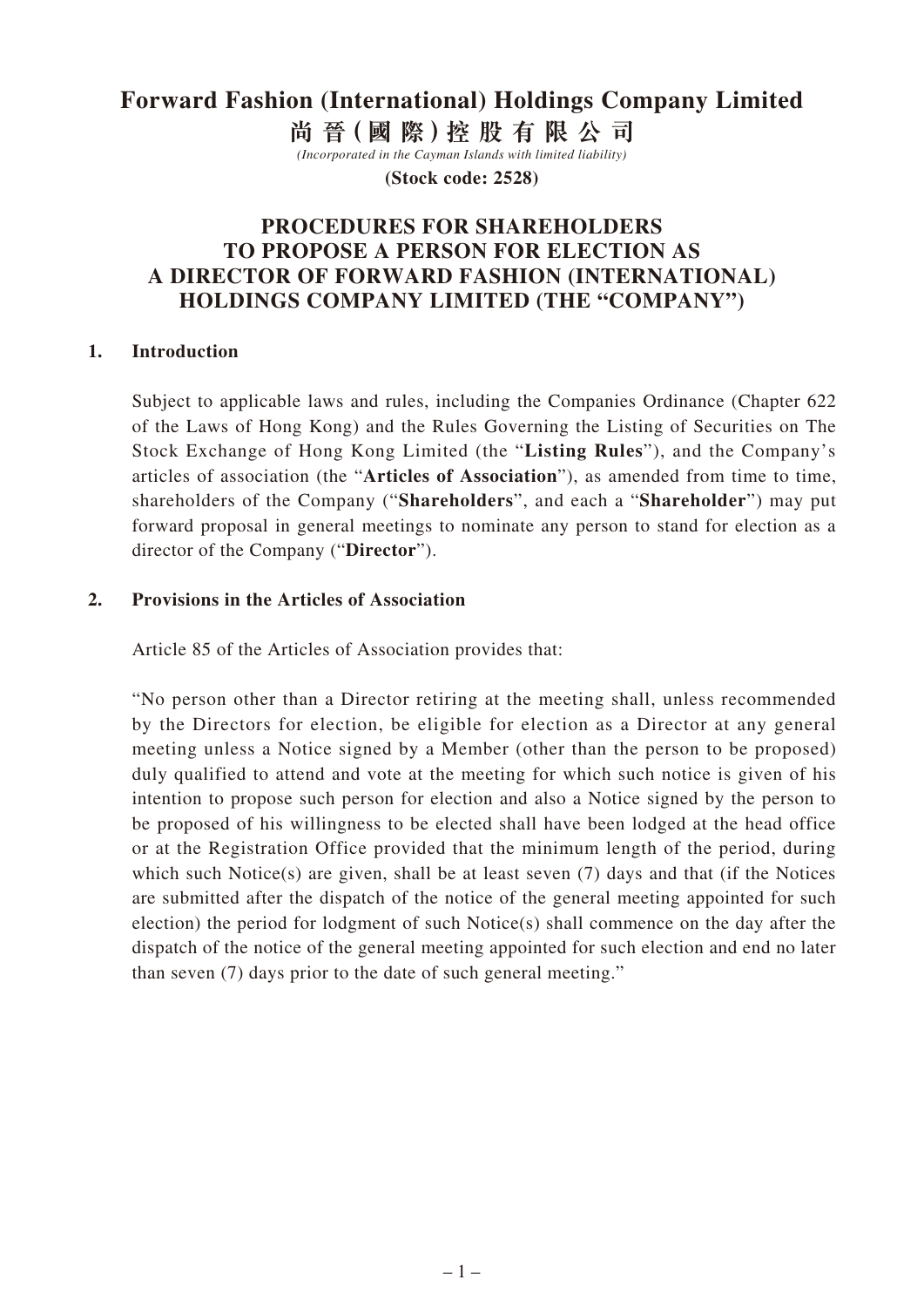## **3. Requirements under the Listing Rules**

Pursuant to Rules 13.70 and 13.74 of the Listing Rules, the Company shall:

- (a) publish an announcement or issue a supplementary circular upon receipt of a notice from a shareholder to propose a person for election as a director at the general meeting where such notice is received by the Company after publication of the notice of general meeting;
- (b) include in the announcement or supplementary circular the particulars required under Rule 13.51(2) of the Listing Rules of such person proposed to be elected as a director;
- (c) assess whether or not it is necessary to adjourn the meeting of the election to give shareholders at least 10 business days to consider the relevant information disclosed in the announcement or supplementary circular.

## **4. Procedures for Shareholders to Propose a Person for Election as a Director**

- 4.1 Accordingly, if a Shareholder, who is duly qualified to attend and vote at any general meeting of the Company, wishes to propose a person (the "**Proposed Person**") for election as a Director at a general meeting, the Shareholder shall deposit a written notice (the "**Notice**") at the Company's principal place of business in Hong Kong at Suite 1204, 12/F, Tower 6, The Gateway, Harbour City, Tsim Sha Tsui, Kowloon, Hong Kong or at the Company's Hong Kong branch share registrar, Tricor Investor Services Limited at Level 54, Hopewell Centre, 183 Queen's Road East, Hong Kong.
- 4.2 The Notice (i) should state the Shareholder's intention to propose the Proposed Person for election as a Director; (ii) must include the biographical details of the Proposed Person as required by Rule  $13.51(2)$  of the Listing Rules; and (iii) must be signed by the Shareholder concerned and signed by the Proposed Person indicating his/her willingness to be elected and consent of publication of his/her biographical details.
- 4.3 The period for lodgement of the Notice shall be at least seven (7) days commencing no earlier than the day after the despatch of the notice of general meeting and ending no later than seven (7) days prior to the date of such general meeting.
- 4.4 Upon receipt of the Notice after the publication of the notice of general meeting, the Company will, prior to the general meeting, publish an announcement or issue a supplementary circular to the Shareholders containing the information of the Proposed Person(s) pursuant to the Listing Rules, as applicable.